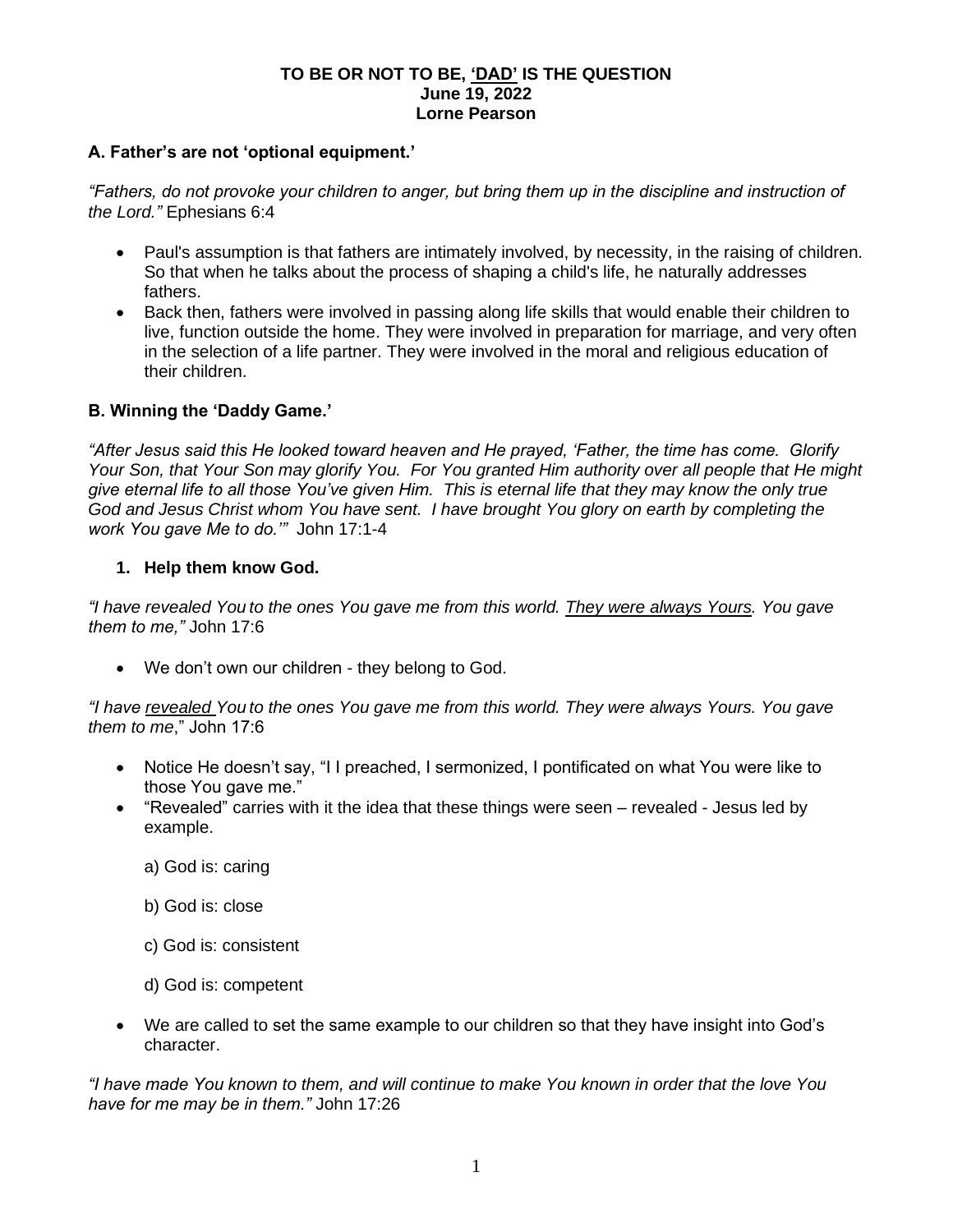*"This is eternal life that they may know the only true God and Jesus Christ whom You have sent*." John 17:3

# **2. Teach them God's Word.**

- The word of God is our foundation. It's what we build our lives on and our children's lives on. It is the truth. It's solid. It's our guidebook.
- By reading, memorizing, singing.

*"I have passed on to them the message You gave Me."* John 17:8

*"I have given them Your Word."* John 17:14

*"Then you will know the truth, and the truth will set you free*." John 8:32

*"Do everything without complaining and arguing."* Philippians 2:14

*"Thy word is a lamp unto my feet and a light unto my path."* Psalm 119:105

## 3. **Pray for them**.

• Jesus prayed for the people He was leading.

*"I pray for them. I'm not praying for the world, but for those You have given Me, for they are Yours."*  John 17:9

- a) That they will live for Christ joyfully. *"I pray these things while I'm still in the world so that they will have the same joy that I have."* John 17:13
- b) That they will grow strong spiritually. *"I'm not asking You to take them out of the world but to keep them safe from the evil one."* John 17:15
- c) That they will serve Christ effectively. "Make them ready for Your service through Your truth. Your teaching is truth." John 17:17
- d) That they will bring others to Christ. "I am praying not only for these disciples but also for all who will ever believe in Me through their message." John 17:20
- e) That they will experience true fellowship LOVE *"My prayer is that they will be of one heart and mind, just as You and I are one, Father…so that the world will believe You sent Me."* John 17:21 (LB)
	- Deep inside every human being there is a hunger to know about the place in the heart of your father.
	- Open your heart to your child. Dads, don't keep your heart a secret. Find ways to value your child and make sure that your child feels loved, because every child hungers to know his or her place in the father's heart, and that hunger never goes away.
	- For better or for worse, by your presence or by your absence, you stand at the heart of your child's world.

**C. The Final:**